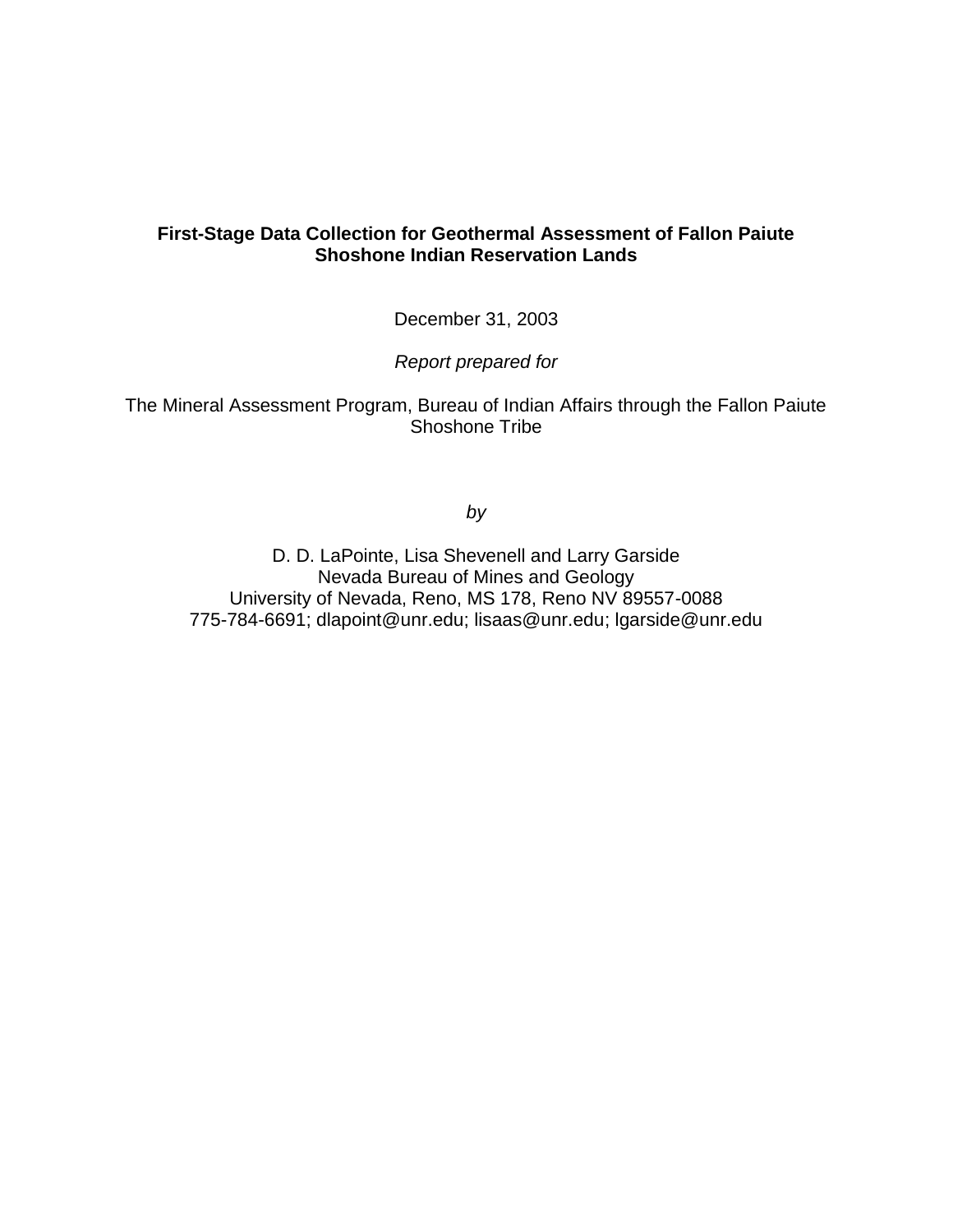## **CONTENTS**

| <b>PROJECT BACKGROUND</b>                    |  |
|----------------------------------------------|--|
| <b>PROCEDURES AND SOURCES OF INFORMATION</b> |  |
| <b>EXPLANATION OF PRODUCTS</b>               |  |

**1. Access database of information sources for Fallon Paiute Shoshone Indian Reservation Lands**

**2. Digital geographic files for some of the data collected on the Fallon Paiute Shoshone Indian Reservation Lands**

## **APPENDIX A: CD-ROM in pocket**

Access database of information sources for Fallon Paiute Shoshone Indian Reservation Lands

## **APPENDIX B: CD-ROMs in pocket**

Digital geographic files for some of the data collected on the Fallon Paiute Shoshone Indian Reservation Lands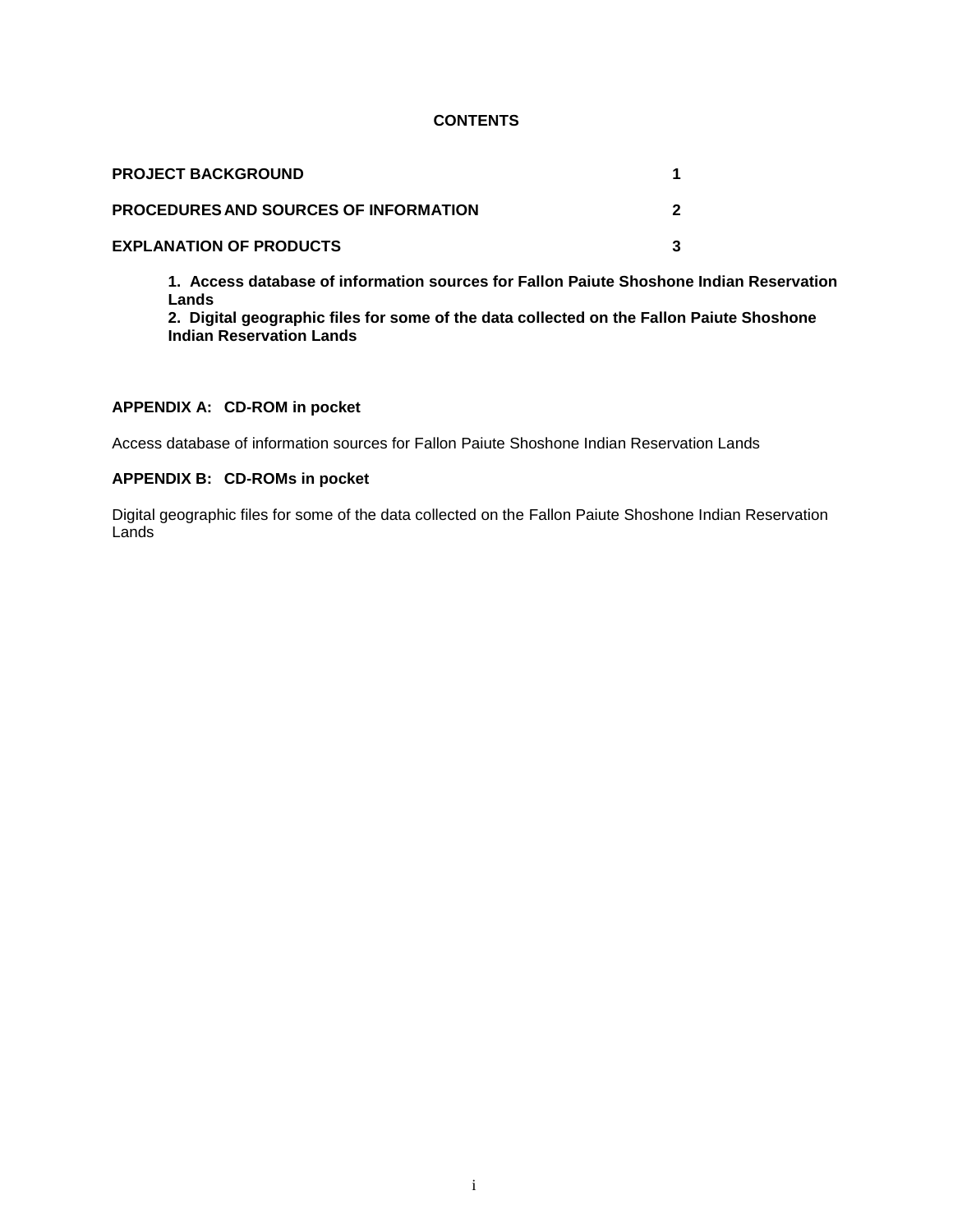# **PROJECT BACKGROUND**

The background for this compilation is contained in a proposal submitted in 2001 to the Mineral Assessment Program, Bureau of Indian Affairs through the Fallon Paiute Shoshone Tribe, entitled *"First-Stage Data Collection for Geothermal Assessment of Fallon Paiute Shoshone Indian Reservation Lands."*

The text of this proposal is attached for reference on the background and justification for this project.

References and data have been gathered and entered into a Microsoft Access database format on the accompanying CD-ROM. Where available, original well data files are also included as Microsoft Excel files on the CD-ROM. Also provided on additional CD-ROMs are digital geographic information files of data that can be used with ArcView (ESRI, Inc.) or other software to view various data sets over a 16 township area surrounding and including the Fallon Paiute Shoshone Indian Reservation Lands. The latter compilation was done by Gary Johnson, NBMG Geographic Information System Specialist who will demonstrate the access and use of this data in a presentation to interested parties as part of the final report on this first stage data collection project.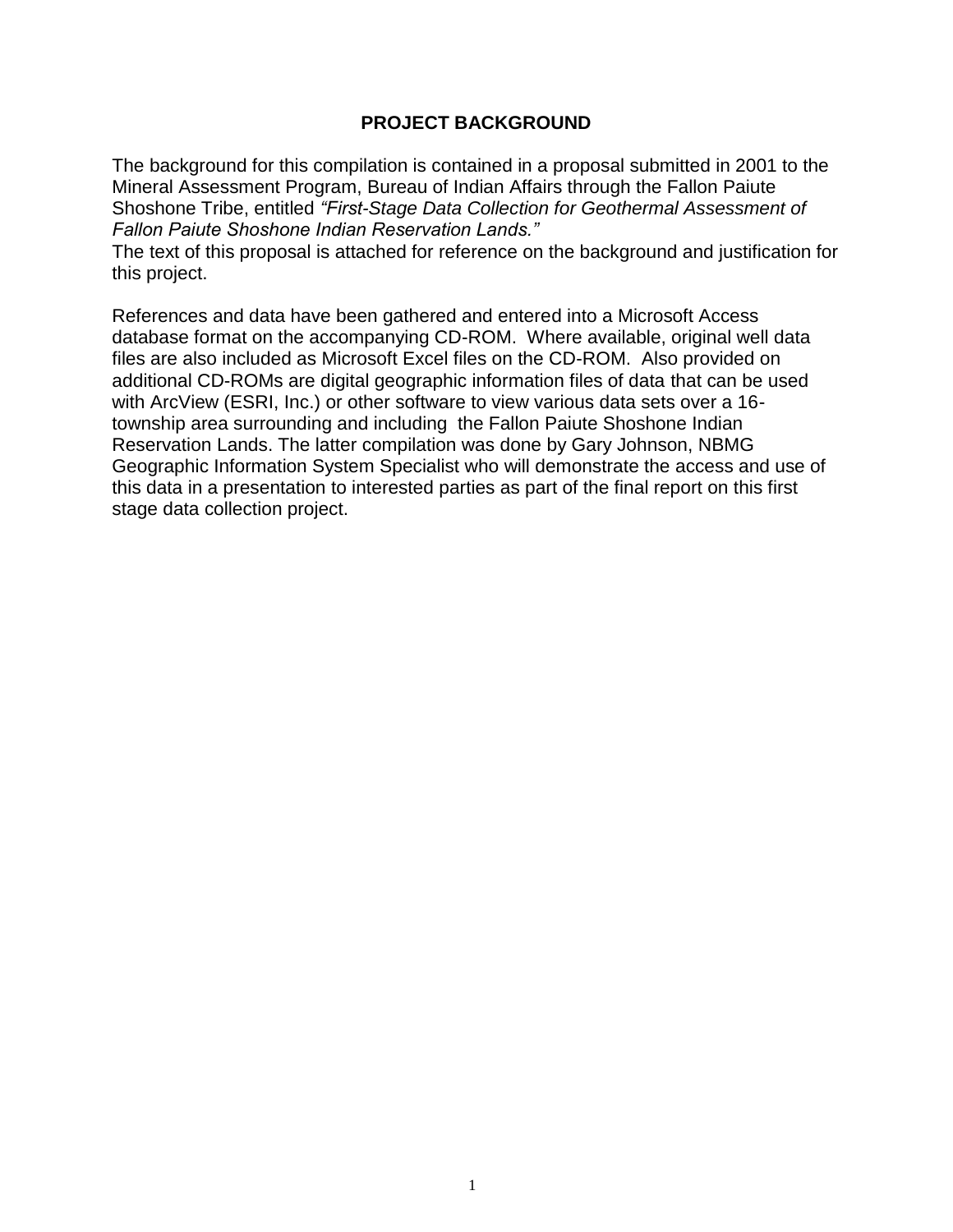## **PROCEDURES AND SOURCES OF INFORMATION**

**The following sources of geothermal references, data, contacts, and well information for the area within about a ten-kilometer radius of the Fallon Paiute Shoshone Tribal Lands were searched and tabulated on the accompanying Microsoft Access database.**

| <b>Nevada Bureau of Mines and Geology (NBMG)</b> | All paper document files with material pertinent to                                                                                                              |  |  |
|--------------------------------------------------|------------------------------------------------------------------------------------------------------------------------------------------------------------------|--|--|
| geothermal files                                 | the Stillwater geothermal resource area, as well as                                                                                                              |  |  |
|                                                  | files relevant to the Soda Lakes, Fallon Naval Air                                                                                                               |  |  |
|                                                  | Station and general geothermal files were searched                                                                                                               |  |  |
|                                                  | for well data, which is sourced and listed in the                                                                                                                |  |  |
|                                                  | database. For each of many geothermal wells in                                                                                                                   |  |  |
|                                                  | the vicinity of the FPS study area, there is an entire                                                                                                           |  |  |
|                                                  | file of permitting documents, correspondence,                                                                                                                    |  |  |
|                                                  | background reports, well completion reports and, in                                                                                                              |  |  |
|                                                  | some cases, geophysical surveys, lithologic logs,                                                                                                                |  |  |
|                                                  | technical reports, and geochemical data. The                                                                                                                     |  |  |
|                                                  | presence of any such data is noted in the record for<br>each NBMG well file. Some files are for wells that<br>were permitted but never drilled. This is noted in |  |  |
|                                                  |                                                                                                                                                                  |  |  |
|                                                  |                                                                                                                                                                  |  |  |
|                                                  | the record for these files.                                                                                                                                      |  |  |
| <b>NBMG air photo files</b>                      | All NBMG air photo files were searched for photo                                                                                                                 |  |  |
|                                                  | flight lines that covered all or portions of the area                                                                                                            |  |  |
|                                                  | covered by Townships 17N to 20N and Ranges                                                                                                                       |  |  |
|                                                  | 28E to 31E, which provides coverage of all the                                                                                                                   |  |  |
|                                                  | <b>Fallon Paiute Shoshone Indian Reservation lands</b>                                                                                                           |  |  |
|                                                  | plus surrounding area out to about a 10-kilometer                                                                                                                |  |  |
|                                                  | radius. Photography includes vertical photographs                                                                                                                |  |  |
|                                                  | at several scales as well as low-sun angle                                                                                                                       |  |  |
|                                                  | photography. All air photos found were listed in the                                                                                                             |  |  |
|                                                  | database. Also referenced is the USGS Earth                                                                                                                      |  |  |
|                                                  |                                                                                                                                                                  |  |  |
|                                                  | Explorer website source, which lists air photo and                                                                                                               |  |  |
| <b>Geothermal websites</b>                       | satellite imagery for any given geographic area.<br>All geothermal websites with material possibly                                                               |  |  |
|                                                  | pertinent to evaluation of the Fallon Paiute                                                                                                                     |  |  |
|                                                  |                                                                                                                                                                  |  |  |
|                                                  | Shoshone geothermal resource were visited and<br>described and the URL addresses listed in the                                                                   |  |  |
|                                                  |                                                                                                                                                                  |  |  |
|                                                  | database. These include U.S., state, and regional                                                                                                                |  |  |
|                                                  | agency websites dedicated to geothermal resource<br>development and information resources as well as                                                             |  |  |
|                                                  | other geothermal resource websites maintained to                                                                                                                 |  |  |
|                                                  | provide access to geothermal-related data. Also                                                                                                                  |  |  |
|                                                  | searched were sites such as that of Southern                                                                                                                     |  |  |
|                                                  | Methodist University, U.S. Geological Survey, and                                                                                                                |  |  |
|                                                  | the Nevada State Division of Water Resources                                                                                                                     |  |  |
|                                                  | containing well data as downloadable Excel files.                                                                                                                |  |  |
|                                                  | Where available, these files were downloaded and                                                                                                                 |  |  |
|                                                  |                                                                                                                                                                  |  |  |
|                                                  | are included on the CD-ROM accompanying this                                                                                                                     |  |  |
|                                                  | report.                                                                                                                                                          |  |  |
| <b>Geothermal reference lists</b>                | All geothermal literature reference lists maintained                                                                                                             |  |  |
|                                                  | by NBMG and others were searched for references                                                                                                                  |  |  |
|                                                  | pertaining to the Stillwater geothermal resource                                                                                                                 |  |  |
|                                                  | area, and those found were listed in the database.                                                                                                               |  |  |
| <b>Agency contacts</b>                           | Persons connected with several agencies involved                                                                                                                 |  |  |
|                                                  | in the collection or maintaining of geothermal data                                                                                                              |  |  |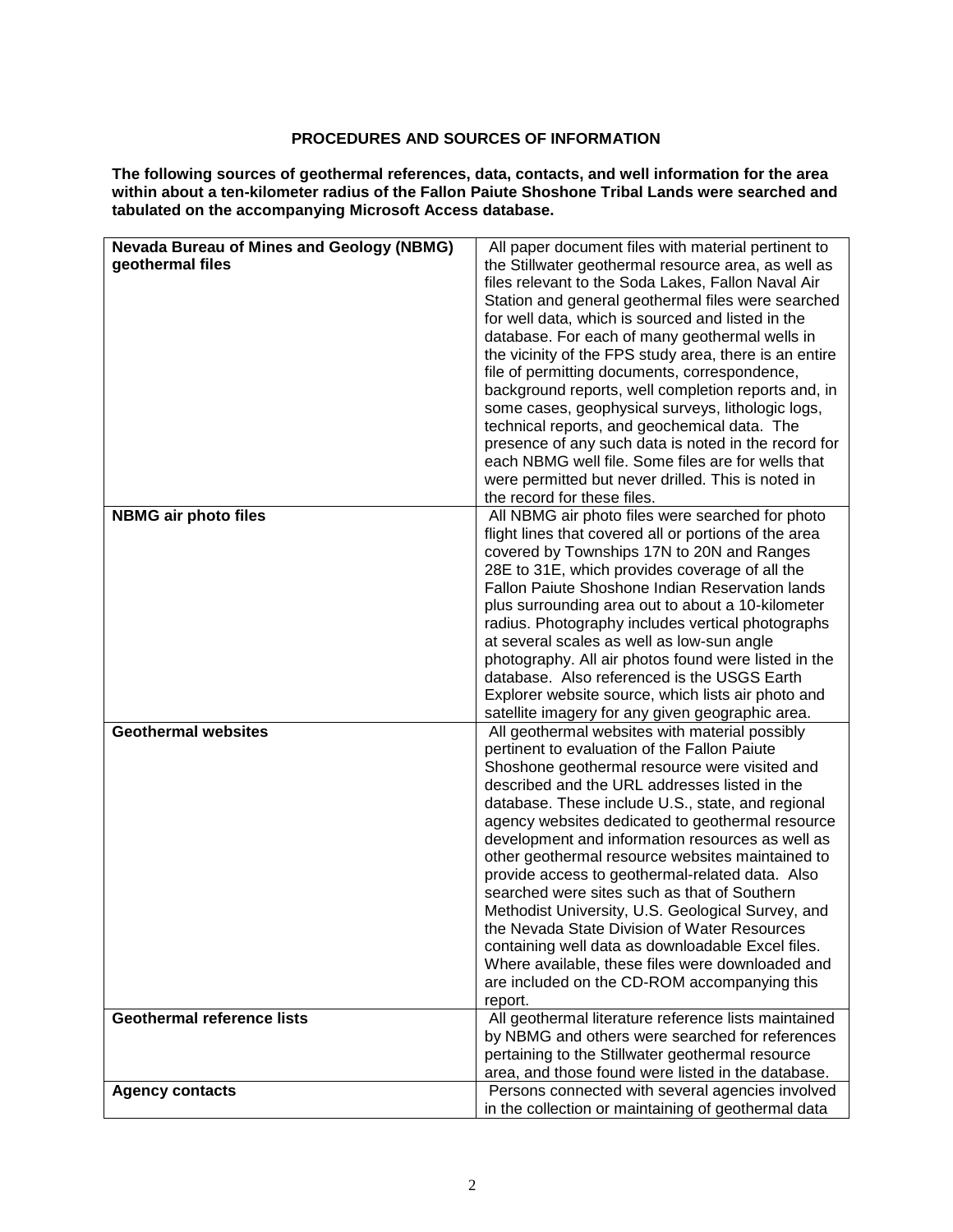| are listed with their address/phone/e-mail/website   |
|------------------------------------------------------|
| contact information. These are particularly helpful  |
| where the data is not openly available in the public |
| domain. Agency contacts listed include Frank         |
| Monastero for Fallon Naval Air Station data,         |
| Richard Hoops for U.S. Bureau of Land                |
| Management geothermal information, John Snow         |
| for Nevada Division of Minerals geothermal data,     |
| Gary Oppliger with the Arthur Brant Laboratory for   |
| Exploration Geophysics for geophysical data          |
| studies related to geothermal resource evaluation.   |

#### **EXPLANATION OF PRODUCTS**

### **1. MICROSOFT ACCESS DATABASE INFORMATION SOURCES FOR FALLON PAIUTE SHOSHONE INDIAN RESERVATION LANDS**

Microsoft Access was used as the storage database for information collected on the Fallon Paiute Shoshone Indian Reservation Lands project, mainly because it is widely available (bundled on many newer computers), easily searched, and because data may be easily transferred from it to Microsoft Excel spreadsheets if desired. Access has the capability of displaying data for a single record both as a onepage format with large fields for notes, and as multiple rows of data records in a spreadsheet-type format. Using the database for varied types of data results in many fields that are empty for some data records. For example, records for journal articles on general regional geology will not have any data recorded in the "well characteristics" "total depth" and "cuttings" fields. However, the database can be queried to find just all records that have well data or just all "website" records, and thus create sub-databases customized to suit the needs of the user. Below is an explanation of the information contained in each field of the Microsoft Access database of information sources and geothermal data for the Fallon Paiute Shoshone Indian Reservation project.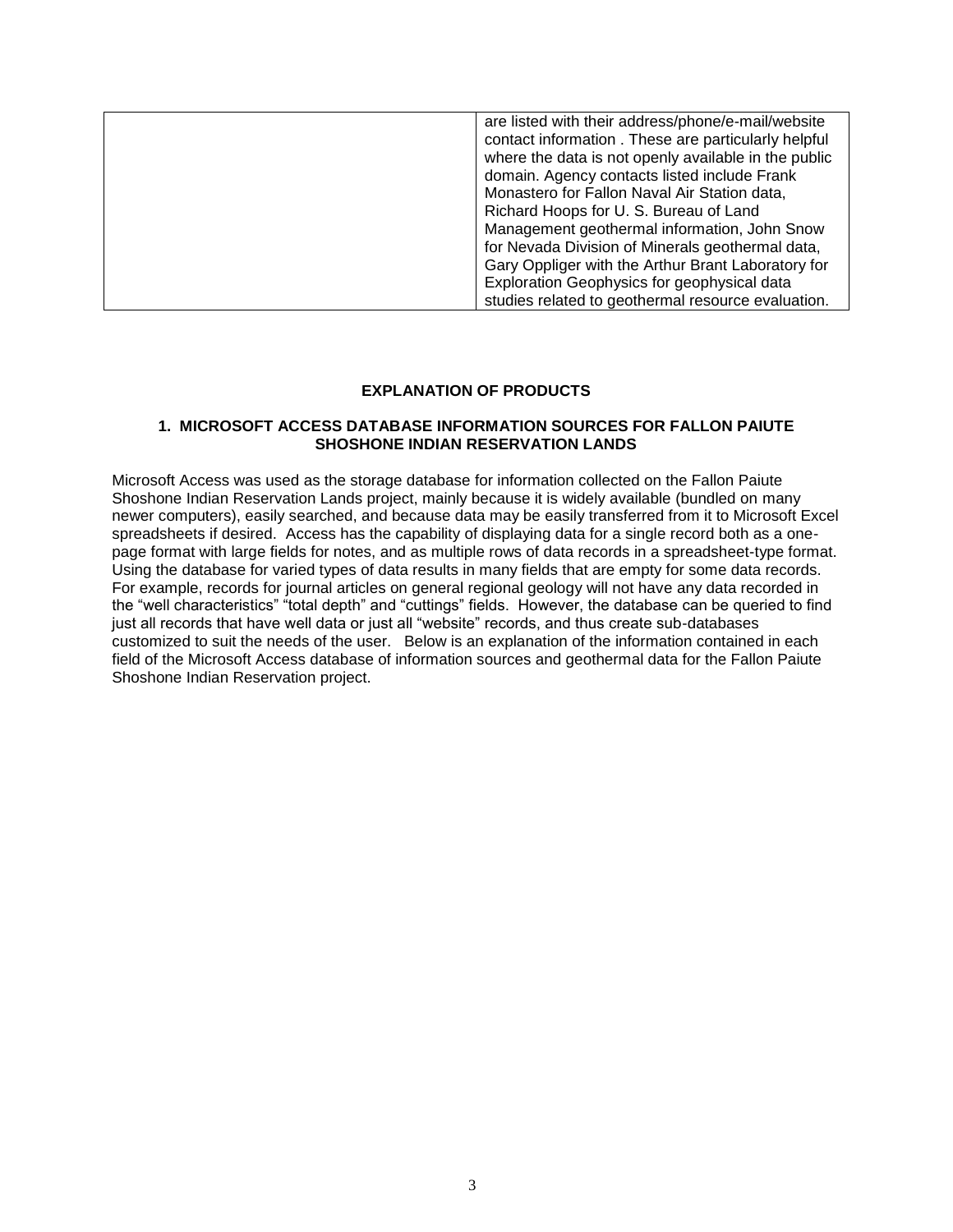### **Key to fields in Microsoft Access database of information sources and geothermal data for Fallon Paiute Shoshone Indian Reservation Lands.**

*Not all fields will contain data for all records.* 

| <b>FIELD LABEL</b>            | <b>EXPLANATION OF CONTENTS</b>                                                                                                     |
|-------------------------------|------------------------------------------------------------------------------------------------------------------------------------|
| <b>ID</b> number              | Unique number for the entry or record for the purposes of this study                                                               |
|                               | only.                                                                                                                              |
| Data type                     | Type of data described by this entry or record. Includes journal                                                                   |
|                               | article, well file, book, open file report, field trip guide, map, abstract,                                                       |
|                               | air photo, etc.                                                                                                                    |
| <b>Format</b>                 | In what form the data is available, such as photo, spreadsheet,                                                                    |
|                               | published literature, unpublished literature, Excel data file, paper                                                               |
|                               | document only, verbal communication, website, agency contact.                                                                      |
| <b>Title of Report</b>        | If the entry is in a format that has a title.                                                                                      |
| <b>Author</b>                 | If the entry is in a format that has an author, or the source of origin                                                            |
|                               | of the data.                                                                                                                       |
| Date of Report                | Date or range of dates over which the data for this entry originated.                                                              |
| <b>File Name/Number</b>       | Unique file name or number where the data is housed, if applicable.                                                                |
| <b>Complete Bibliographic</b> | Author-date-title-source format field that can be used as a stand-                                                                 |
| Reference                     | alone reference list                                                                                                               |
| <b>Report location</b>        | Place where the data is housed. If published literature, this would                                                                |
|                               | be available through libraries. If unpublished literature, this would be                                                           |
|                               | the agency or that houses the data. Website URL given if available                                                                 |
|                               | online.                                                                                                                            |
| <b>Geographic location</b>    | Physical location of the area covered or referred to by the reference.                                                             |
|                               | Well location coordinates are given if the reference is to well data.                                                              |
|                               | Geographic area covered by reference. Latitude/Longitude or                                                                        |
| Geothermal Resource area      | Township/Range/Section location is given here when available.                                                                      |
|                               | GRA referred to or covered by the data if pertinent (Stillwater, Soda<br>Lakes, Fallon Naval Air Station, or Salt Wells, or other) |
| <b>Contact</b>                | Person, agency, or website to contact for original data, if not already                                                            |
|                               | given                                                                                                                              |
| <b>Availability</b>           | Local availability of a copy of the record, where known (NBMG,                                                                     |
|                               | NDOM, Internet, libraries).                                                                                                        |
| <b>Distance</b>               | Distance and direction away from boundary of Fallon Paiute                                                                         |
|                               | Shoshone Indian Reservation Land, where known and applicable                                                                       |
| <b>Well Name/number</b>       | The identifying number and/or name of the well, where applicable.                                                                  |
| <b>Well Characteristics</b>   | The type of well, where applicable (observation, thermal gradient,                                                                 |
|                               | production, etc.)                                                                                                                  |
| <b>Geophysics</b>             | Type of geophysical survey or data present in the reference, if any.                                                               |
| <b>Geochemistry</b>           | Type of geochemical data present in the reference, if any.                                                                         |
| Geology                       | Type of geologic data present, such as lithologic well logs in the                                                                 |
|                               | reference, if any.                                                                                                                 |
| <b>Drill depth</b>            | Total depth of well if well data.                                                                                                  |
| <b>Miscellaneous</b>          | Any pertinent data not covered by other fields                                                                                     |
| <b>Annotations</b>            | Relevance of this data or information to the Fallon Paiute Shoshone                                                                |
|                               | tribal lands geothermal assessment project, if not obvious from title.                                                             |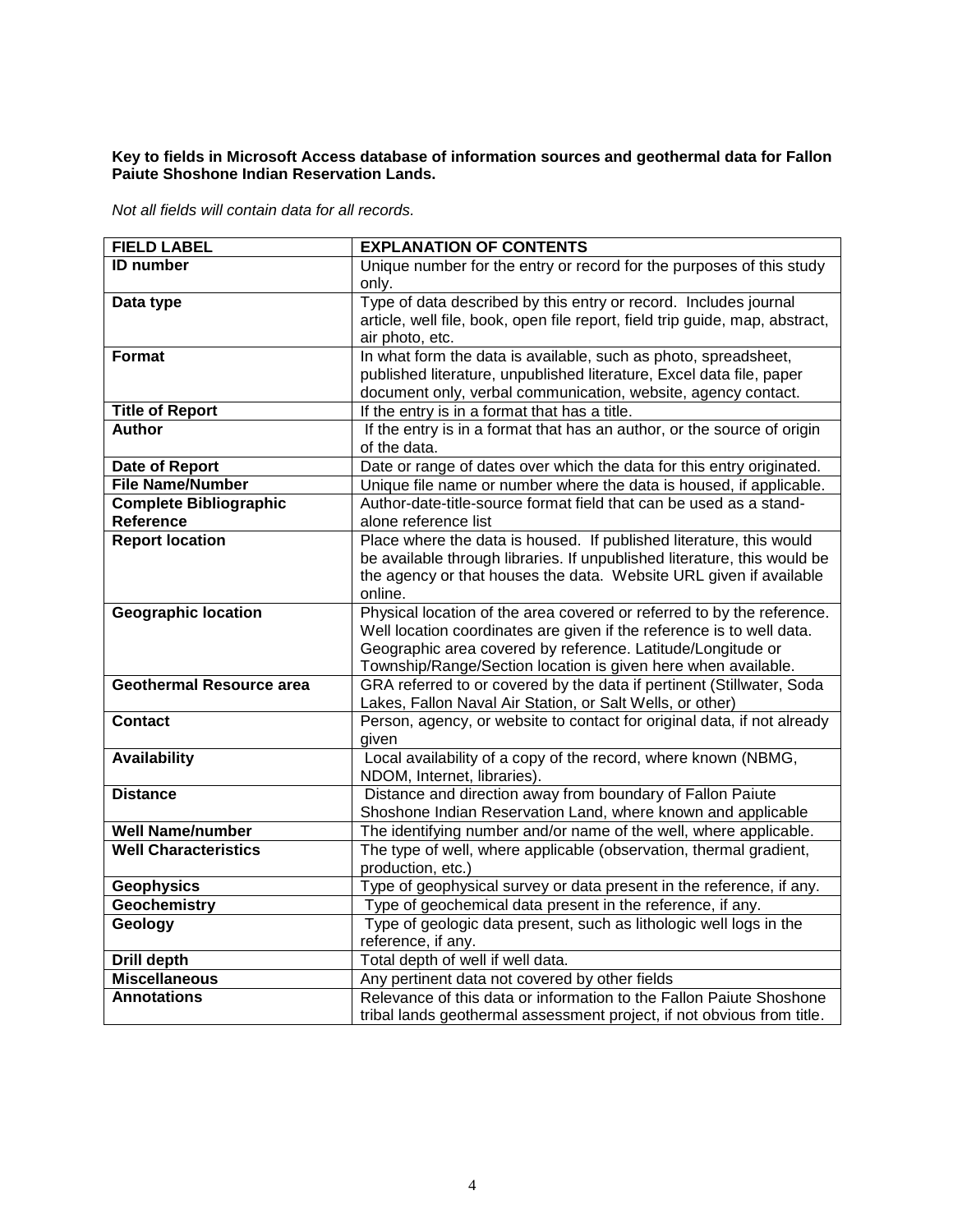## **2. DIGITAL GEOGRAPHIC FILES FOR SOME OF THE DATA COLLECTED ON THE FALLON PAIUTE SHOSHONE INDIAN RESERVATION LANDS**

We engaged the services of Gary Johnson, NBMG Geographic Information System Specialist, to create digital geographic files for some of the data assembled on the Fallon Paiute Shoshone Indian Reservation Lands project. These data are included as APPENDIX B on the accompanying CD-ROMs

This data was collected from several sites but mainly from data that the Nevada Bureau of Mines and Geology maintains in its data library. These digital data sets provide a base for the display and analysis of new data that might be collected in follow-up studies. In the graphic of the directory shown below are file icons for all the data types collected. In some cases the data are presented at various scales, which are indicated in the naming of the directories.

The directory Fallon Area data contains all the data clipped to the Townships 17N to 20N and Ranges 28E to 31E, which provides coverage of all the Fallon Paiute Shoshone Indian Reservation Lands plus coverage of the surrounding area up to about a 10-kilometer radius out from the tribal land boundary. This surrounding area contains all or parts of several Known Geothermal Resource Areas (KGRAs): Stillwater, Soda Lake, Fallon Naval Air Station, and Salt Wells (Eightmile Flat). All the data is in the projection of UTM, Zone 11, Datum NAD27, with the units as meters.

Data files for the study area are:

**Boundary data,** which show the tribal lands in the context of the surrounding land, as well as cadastral (township, rang, section) survey lines.

**DEMs (Digital Elevation Model files)** averaged over 30 meter cells and over 70 meter cells

**DRGs (Digital Raster Graphic files)** for both 1:24,000 and 1:100,000 scales

**Geology,** from the County Geologic map.

**Gravity,** TIFF file display from Gary Oppliger, Arthur Brant Laboratory for Exploration Geophysics, University of Nevada, Reno. *Dr. Oppliger can be contacted for additional gravity analysis relating to geothermal exploration. The accompanying Access database contains references and his contact information .*

**Hydrology**, Location of streams, ditches, and other waterways.

**Land Use**, from BLM files

**Mines**, includes all workings within the clipped study area from NBMG files and Abandoned Mine Lands project files from the Nevada Division of Minerals (NDOM).

**NURE data** collected for the National Uranium Resource Evaluation (NURE) Hydrogeochemical and Stream Sediment Reconnaissance Program begun in the 1970s. Source: Raines, G.L, Sawatzky, D.L., and Connors, Katherine, 1996, Great Basin Geoscience Database: USGS Digital Data Series-041 (CD-ROM).

**Ortho\_Quads,** Orthophoto composite data for the study area.

**Quadrangles,** Topographic data for the USGS 7.5 minute quadrangles that include the study area

**Roads,** from NBMG road files

**Well Data,** location and attribute data for any wells within the study area, compiled from several different